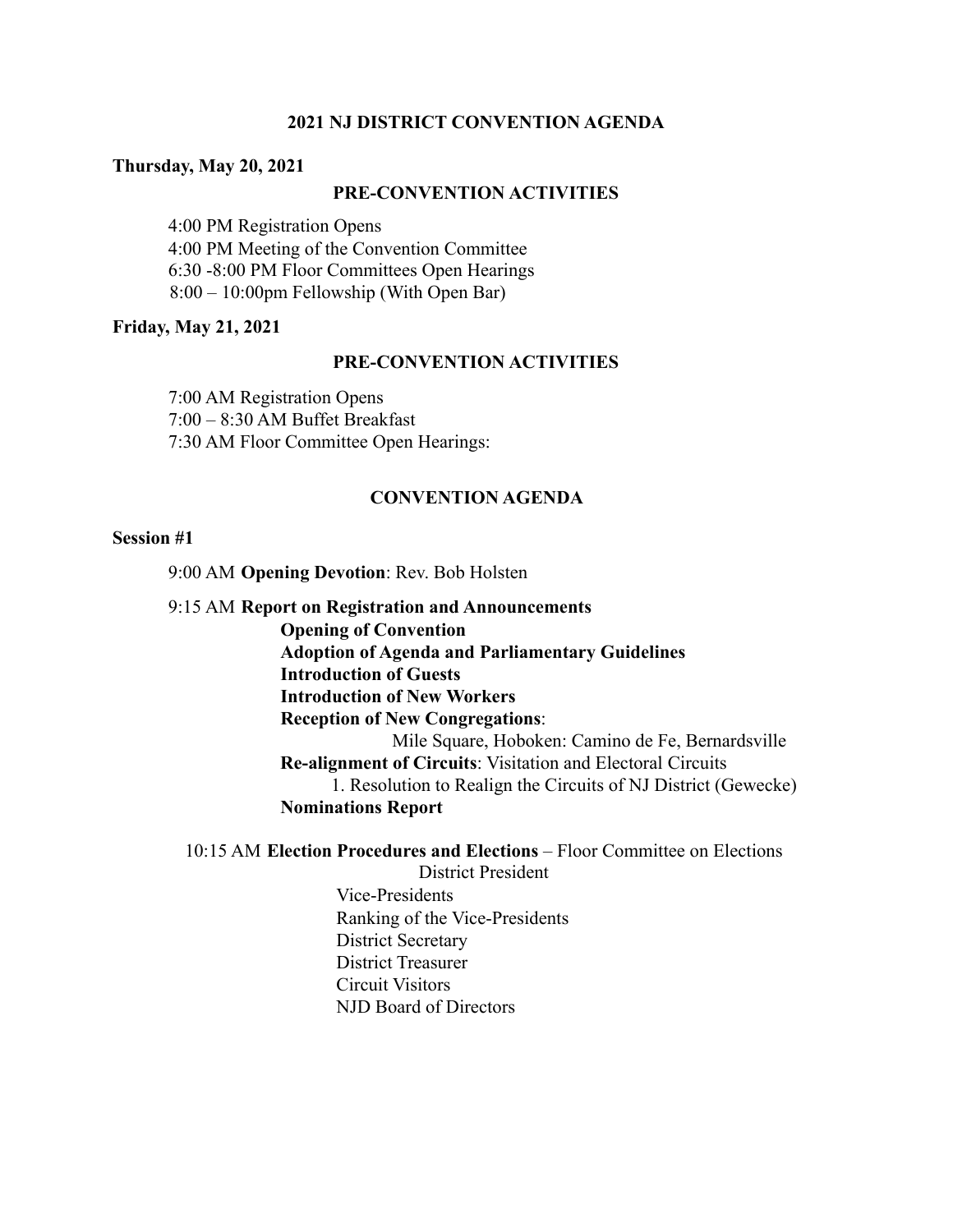# CHEF Trustees

Nominations Committee for the 2025 NJD Convention

# 11:30 AM **Resolutions Committee**

(Resolutions as time permits.)

- 2. Resolution on Discipleship (Kegley)
- 3. Resolution on ALOA (Carpenter)
- 4. Resolution on Response to Opoid Crisis (Peeples)
- 5. Resolution on Ecclesiastical Supervision (Steinbronn)
- 6. Resolution on Multi Parish (Lutz)
- 7. Resolution to Update District By-Laws from Convention (Taylor)

8. Resolution to merge NJ District with Atlantic District or other districts (Schultz)

- 9. Resolution to Remember those who have been called to Glory during the last 3 years (Steinbronn)
- 10. Resolution to Give Thanks (Vogt)

# **12:00 PM Session #1 ends**

12:00 PM **Lunch** (Advisory Ordained and Commissioned Minister Delegates caucus to elect Synodical 2023 Convention Delegates at the beginning of the lunch break)

#### **Session #2**

# 1:00 PM **Resolutions Committee**

(Resolutions as time permits.)

- 2. Resolution on Discipleship (Kegley)
- 3. Resolution on ALOA (Carpenter)
- 4. Resolution on Response to Opoid Crisis (Peeples)
- 5. Resolution on Ecclesiastical Supervision (Steinbronn)
- 6. Resolution on Multi Parish (Lutz)
- 7. Resolution to Update District By-Laws from Convention (Taylor)

8. Resolution to merge NJ District with Atlantic District or other districts (Schultz)

- 9. Resolution to Remember those who have been called to Glory during the last 3 years (Steinbronn)
- 10. Resolution to Give Thanks (Vogt)

2:45 PM Session #2 Ends